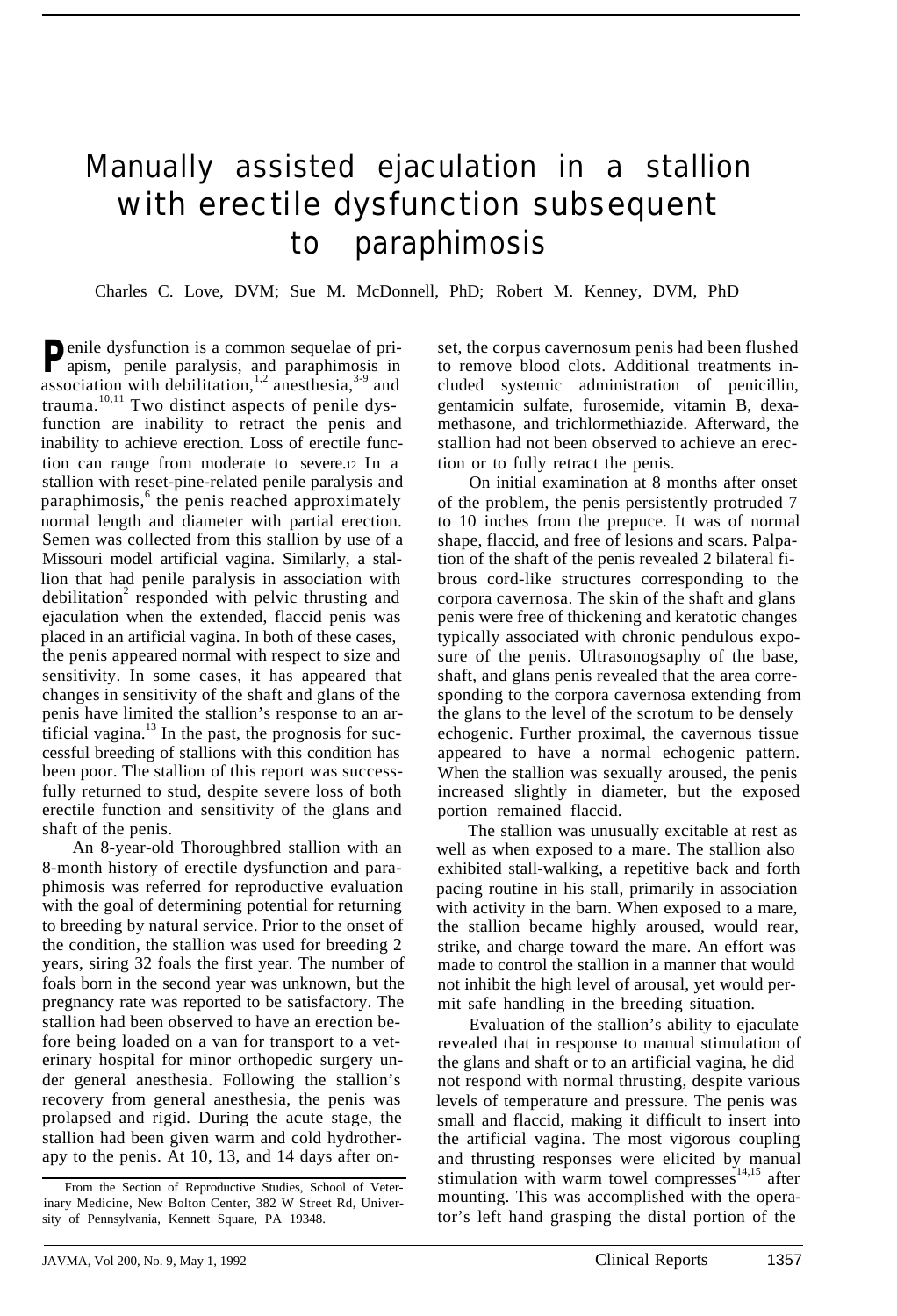shaft near the glans and the right hand applying steady, firm circumferential pressure with the compress to the base of the penis in the region of echogenically normal cavernous tissue. Thrusting was most vigorous in response to hot  $(45 \text{ C})$  compresses. The stallion responded more vigorously to a live mount mare than to a dummy. In 4 training sessions (15 to 30 minutes) over a 10-day period, the stallion showed consistent, vigorous coupling and thrusting, but failed to ejaculate. The stallion was tolerant of manipulation, maintained excellent libido, and displayed otherwise normal sexual behavior.

In an attempt to lower the ejaculatory threshold, gonadotropin-releasing hormone<sup>a</sup> (GnRH; 50) µg, SC) was administered at 2 hours and again at 1 hour before breeding. Following the first treatment, the stallion ejaculated on the first mount, using the breeding routine described. The level of sexual arousal appeared higher than without treatment, and the penis, although remaining flaccid, appeared to elongate somewhat during teasing. The stallion was given GnRH treatment before each of 3 more collection attempts at l- to 2-day intervals. The stallion ejaculated on 2 occasions, in 3 and 2 mounts, respectively, and within <5 minutes on each occasion. Ejaculation occuqed with the normal sequence of semen and gel fractions. The sperm morphologic characteristics were approximately 70% normal, with progressive motility also 70%.

Over the next 2 weeks, the manual stimulation procedure was repeated 8 times, without GnRH treatment. The stallion was teased with a mare next to his stall for at least 10 minutes before being taken to the breeding shed. This resulted in a level of sexual arousal similar to that following treatment with GnRH. On each occasion, the stallion ejaculated after 1 to 10 mounts in less than 15 minutes. Sexual behavior, including the number of mounts and thrusts, as well as latency to ejaculation were within the range of normal.<sup>16</sup> The ejaculates were collected by use of a funnel attached to a bottle $17$ and evaluated according to Kenney et al.<sup>18</sup> All semen measures were within normal ranges.

A method for breeding was developed that would satisfy breed association requirements for natural service. The stallion was trained to couple more closely to the mare so that the penis could be manually inserted into the vagina as ejaculation became imminent. This was done by applying increased stimulation to the base of the penis only when the stallion coupled closely to the mare. When the stallion stepped back from the mare, pressure was withdrawn. Using this method, the stallion ejaculated within the mare's vestibule, and there was considerable reflux of semen. To direct the ejaculate through the cervix and retain spilled semen, a plastic examination mitt was used as a vaginal liner, extending from the vulva to the internal os of the cervix. The spilled semen was then aspirated for infusion into the uterus as reinforcement breeding, according to breed association rules.

The referring veterinarian was instructed in the technique of manual stimulation, and the stallion was returned to stud. With the vaginal liner and use of the manual stimulation breeding aids, the stallion was bred to 20 mares, 18 of which were subsequently confirmed pregnant.

There are several reports of stallions with erectile dysfunction being bred by artificial insemination.<sup>1,6,12</sup> To our knowledge, the return to natural service of a stallion with severe erectile dysfunction has not been reported. Even when a stallion does not respond to an artificial vagina, it may be possible to elicit ejaculation with manual stimulation of the base of the penis. This is consistent with observations that glans stimulation is not a prerequisite for ejaculation.<sup>19</sup> In our laboratory, it has been found (SMM) that stallions trained to respond to manual stimulation for collection of semen<sup>15</sup> will thrust and ejaculate with the penis flaccid. In the stallion of this report, ejaculatory function seemed to be enhanced by tight constriction of the base of the penis. Increased pressure on the corpora cavemosa proximal to the point of manual constriction may have approximated that which occurs with normal erection, and thus have facilitated the ejaculatory reflex. $^{20}$ 

An important aspect of this case was the stallion's strong libido. He achieved and maintained a high level of excitement during initial breeding attempts and subsequent manipulations. Initially, his excitable nature made him a challenge to handle, but this excitable nature appeared to play a positive role in that he persistently remounted and tolerated necessary manipulations. In another report, $^{12}$  the importance of patience when retraining stallions with incomplete erection was stressed. This case also highlights the progress that can be made with a systematic, patient approach. The first ejaculation was reached 10 days after admission, and with  $\langle 2 \rangle$  hours of actual training time in the breeding shed. Daily ejaculation was established within the next 10 days and with  $\langle$ l hour training time.

Experimental evidence indicates that GnRH, by increasing blood testosterone concentrations, and by directly influencing the CNS, may enhance sexual arousal and ejaculatory function in stal- $\lim_{n \to \infty} \frac{2^{n}}{2^{n}}$  In the stallion of this report, treatment with GnRH appeared to increase the level of arousal and may have reduced the ejaculatory threshold leading to the first ejaculations.

<sup>1.</sup> Simmons HA, Cox JE. Edwards GB, et al. Paraphimosis in seven debilitated horses. *Vet Rec* 1985;116:126-127.

<sup>2.</sup> Carr JP. Hughes JP. Penile paralysis in a Quarter Horse stallion. *Calif Vet* 1984;5:13-16.

a<br>Cystorelin, CEVA, Overland Park, Kan.